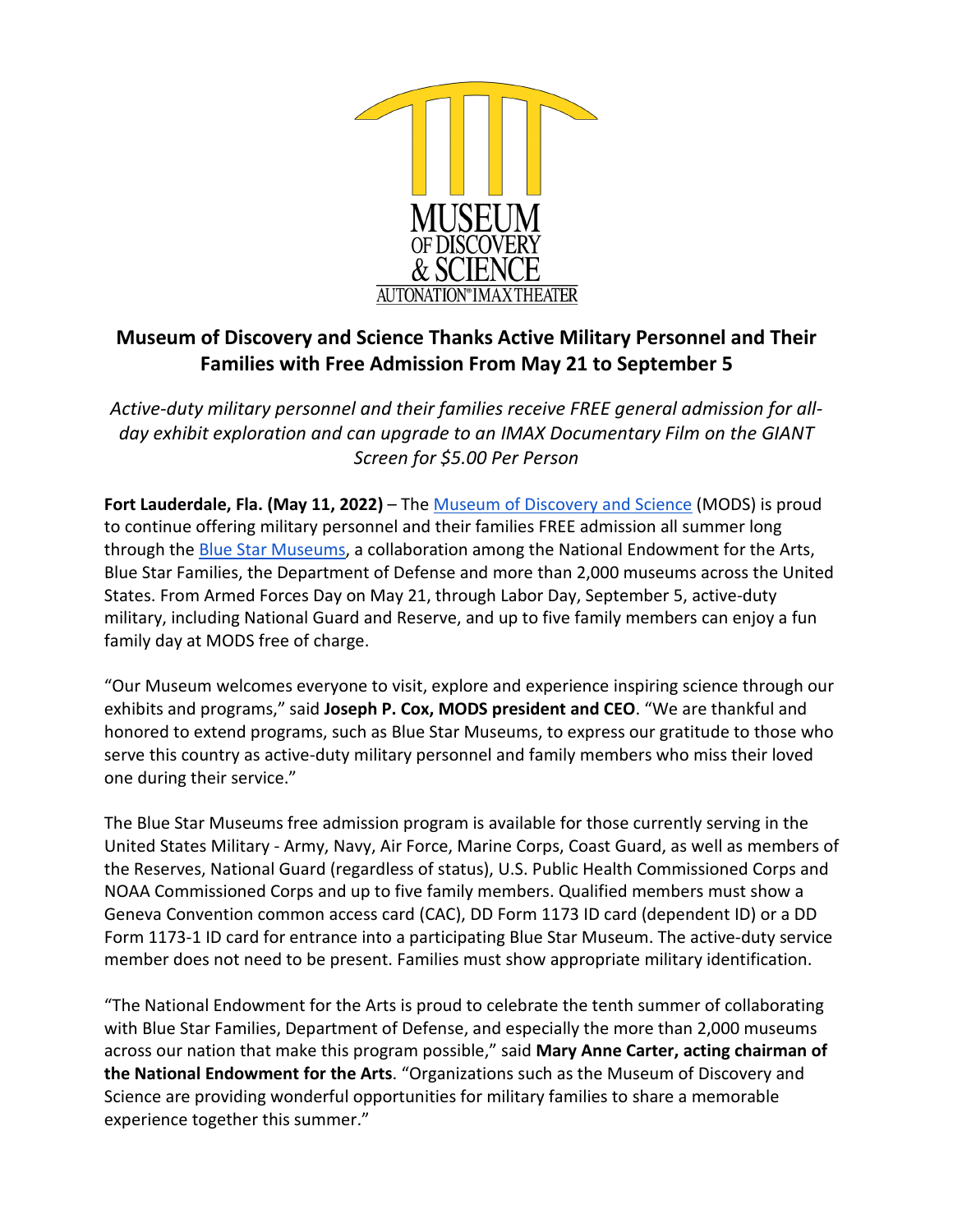For a complete list of participating museums across the United States and locally, please visit [arts.gov/bluestarmuseums.](http://www.arts.gov/bluestarmuseums) Blue Star Museum guests can upgrade to watch an IMAX documentary film on the GIANT screen for \$5.00 per person upon arrival at the Museum's box office.

###

### **ABOUT THE NATIONAL ENDOWMENT FOR THE ARTS:**

Established by Congress in 1965, the National Endowment for the Arts is the independent federal agency whose funding and support gives Americans the opportunity to participate in the arts, exercise their imaginations and develop their creative capacities. Through partnerships with state arts agencies, local leaders, other federal agencies and the philanthropic sector, the Arts Endowment supports arts learning, affirms and celebrates America's rich and diverse cultural heritage and extends its work to promote equal access to the arts in every community across America. Visi[t arts.gov](https://www.arts.gov/) to learn more.

### **ABOUT BLUE STAR FAMILIES:**

Blue Star Families builds communities that support military families by connecting research and data to programs and solutions, including career development tools, local community events for families and caregiver support. Since its inception in 2009, Blue Star Families has engaged tens of thousands of volunteers and serves more than 1.5 million military family members. With Blue Star Families, military families can find answers to their challenges anywhere they are. For more information, visit [bluestarfam.org.](https://bluestarfam.org/)

### **ABOUT THE MUSEUM OF DISCOVERY AND SCIENCE (MODS):**

Founded in 1976 as the Discovery Center, today the Museum of Discovery and Science (MODS) is at the forefront of science education, innovation and exploration. MODS connects people to inspiring science. The Museum encompasses more than 150,000 square feet of interactive exhibits. This includes all of our permanent and traveling exhibits, as well as our outdoor Science Park. Families can enjoy super science shows and demonstrations, wild Creature Feature animal encounters, private experiences, mind-blowing Makerspace labs, cool camps, unforgettable birthday parties, engaging field trips and STEM curricula, professional development workshops for educators, distinguished speakers, and more. In addition to daily hours, MODS' STEMobile delivers STEM education on location across South Florida! A STEMobile experience ranges from one-hour to full-day with programming for pre-kindergarten through adult and is available for schools, community centers, corporate team building and special events! All programs can be customized for time, group size and age group. Book a STEMobile visit today. Free programs and scholarships are available!

The Museum celebrates diversity and welcomes visitors from all walks of life. The Museum hours are Monday through Saturday 10 a.m. to 5 p.m. and Sunday 12 p.m. to 5 p.m. MODS is located downtown at 401 SW Second Street, Fort Lauderdale, Florida 33312. For more information about the Museum, please visit [mods.org](http://www.mods.org/) or call 954.467.MODS (6637).

Like us or follow us on Social Media.

Facebook: [facebook.com/modsftl](http://www.facebook.com/modsftl)